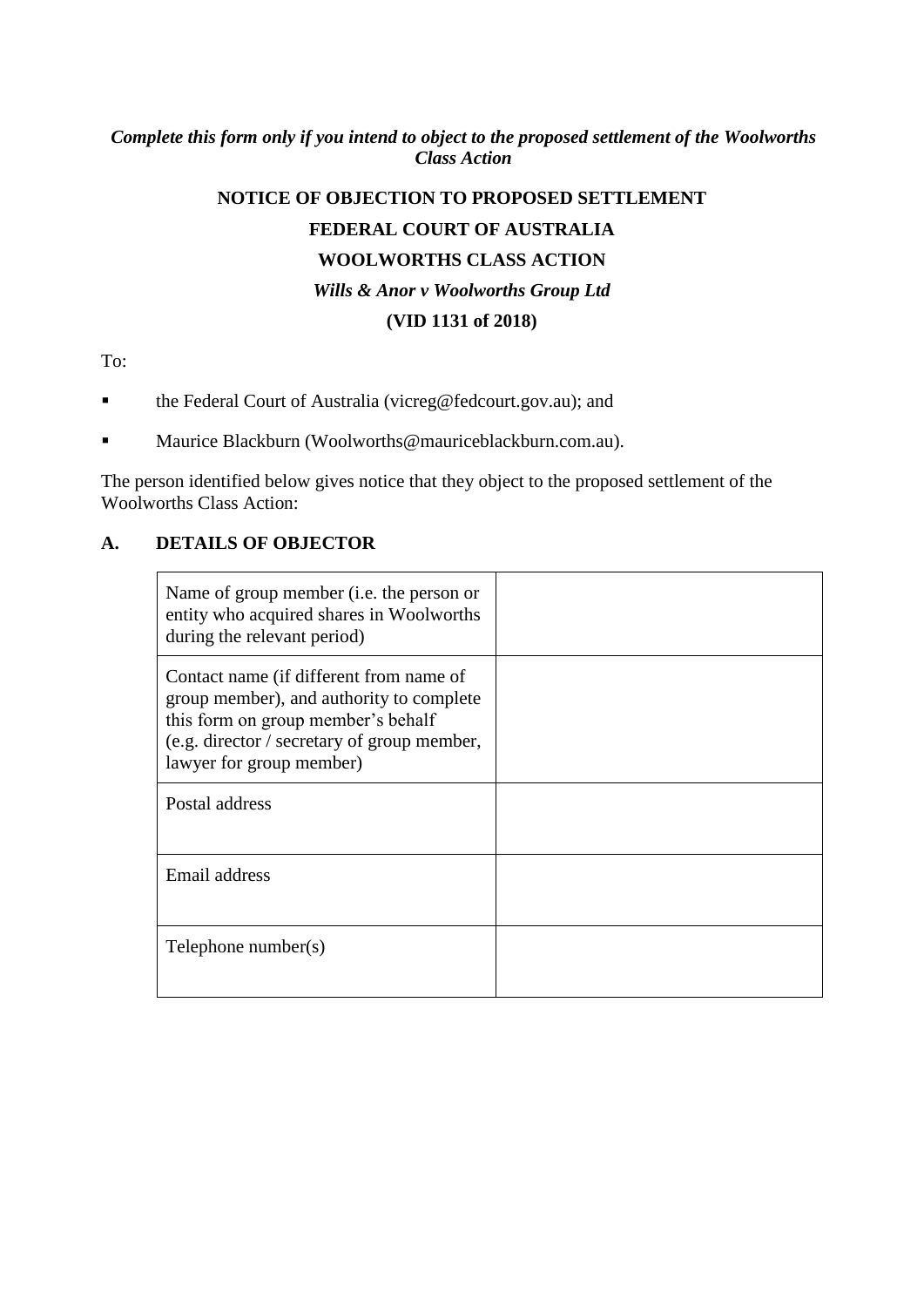#### **B. GROUND(S) OF OBJECTION**

The ground(s) for my objection to the proposed settlement are as follows (set out in the space below any submissions you wish to make – you may attach additional pages if necessary):

# **C. ATTENDANCE AT HEARING ON 23 APRIL 2021:**

- ❑ I do not intend to appear at the settlement approval hearing, but wish for my submission to be considered in my absence
- ❑ I do intend to appear at the settlement approval hearing

(please tick one of the above two options)